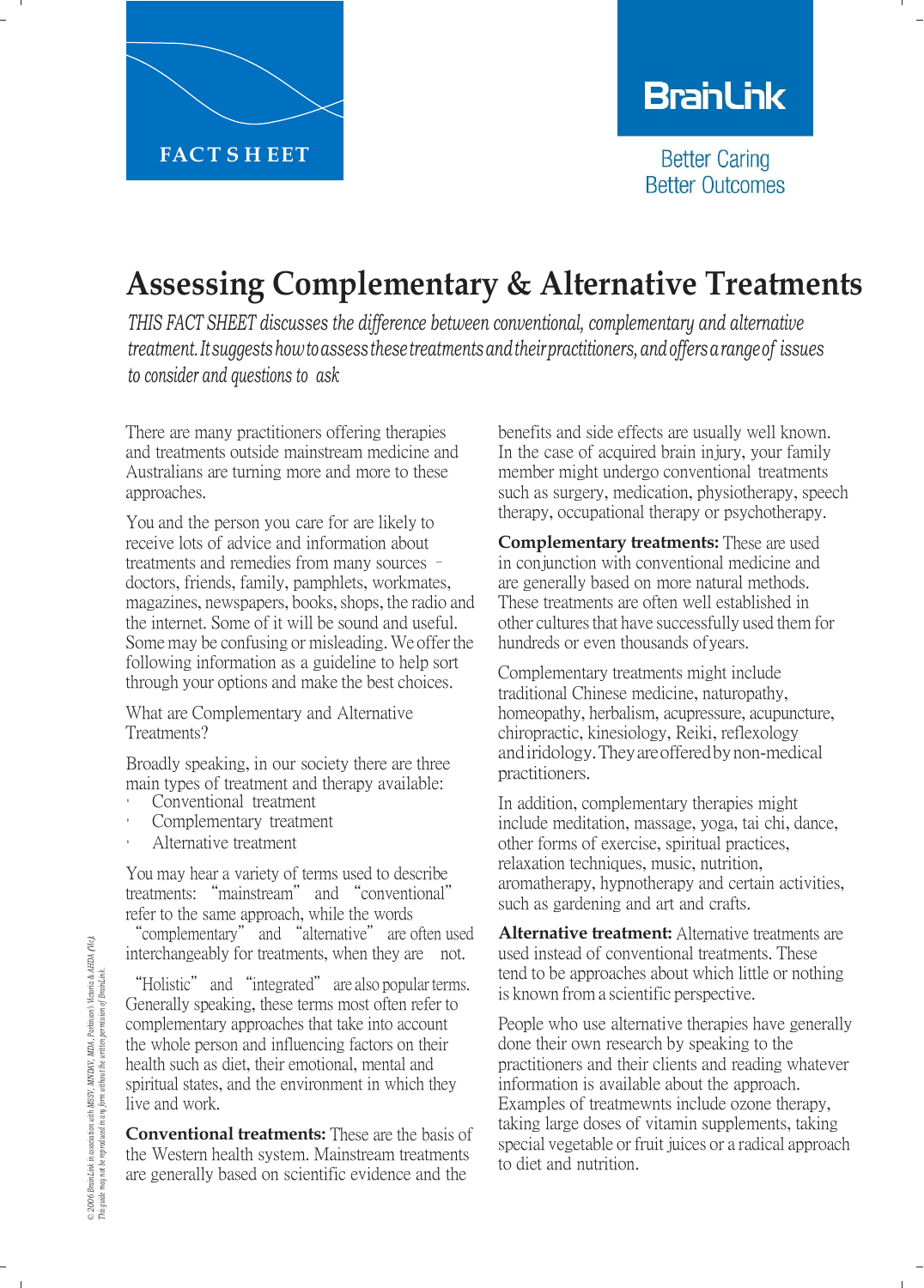#### **Issues to Consider**

Complementary therapies can make a wonderful difference to a person's quality of life and overall wellbeing and many are proven in these capacities.

Alternative approaches can also be useful and some may claim to offer anything from dramatic improvements in a condition (or for particular groups of patients) to cures, although there may be no scientific evidence to support this.

With conventional, complementary and alternative approaches, miracles do happen – so do mistakes. People may use one or a combination of these approaches with varying levels of success. It is important to make well informed choices. This is your body, your health, your life and how you choose to handle it is yourresponsibility.

When we are ill or challenged however, it can be very difficult to maintain clear thinking and motivation. Researching your options and settling on treatment and therapy that *feels right for you* ispart of the journey – do enlist trusted family and friends to help you gather all the information you need.

**Check qualifications:** It helps to know what level of training your practitioner has had and how much experience they have had treating people. Also, check to see whether they belong to a professional association that has a charter or code of ethics and ask how many practitioners belong to that organisation. Remember, the title "doctor" does not necessarily mean they are a medical doctor.

**Assess the environment:** Make sure you are comfortable with the practitioner's working environment. Does it appear hygienic, professional and well equipped for the task? Are any remedies or treatments used prepared in accordance with some standard of practice or quality assurance?

Talk to your doctor: If you decide to try other treatments while continuing mainstream approaches, it is very important to keep your doctor and/or specialists informed. New treatments may interfere with conventional treatments or even exacerbate their effects, as can happen when taking large amounts of vitamin supplements, for example. Your doctor or specialist may also have additional information on

the proposed treatment and be aware of other benefits, possible side effects oritspotential tocause harm. The better informed you are of the proposed treatment, thebetter able yourdoctor istoadvise you.

Some people find it difficult to discuss nonmainstream treatments with their doctor. Ifyou feel uncomfortable, try this approach:

"I keep hearing about the treatment. Can you tell me why some doctors don't accept it? Why do some people think it works and others believe it doesn't? Can ithelp meatall?"

Youhavesimplyaskedforinformation.Youhavenot attackedthe treatmentyouarereceivingorthepeople treating you.

**Costs:** Some therapies and treatments can be very expensive at a time when the illness may already be placing you under financial strain. Ask if there will be extra costs, such as further courses of treatment, living-away-from-home costs, travel, further tests etc.

**Independent sources of information:** When assessing complementary or alternative therapies it is best to consult a range of people. It may be possible to speak with some of the practitioner's clients, for example, but try to find others who have considered the treatment who are not nominated by the practitioner.

For example, condition-specific support groups (either local or internet-based) can be excellent sources of well researched information. Ask whether anyone has assessed the approach and their reasons for going with it or deciding against it. Your conditionspecific support organisation may have further information, too. Or you may feel more comfortable asking a trusted specialist for advice.

**A biased approach:** The health industry provides vital services but like any other, it also exists to make a profit. Be aware that some practitioners you consult (conventional, complementary or alternative) may receive some kind of benefit from supporting a particular treatment or product associated with that treatment. As a result, you may not be offered the widest selection of treatments available.